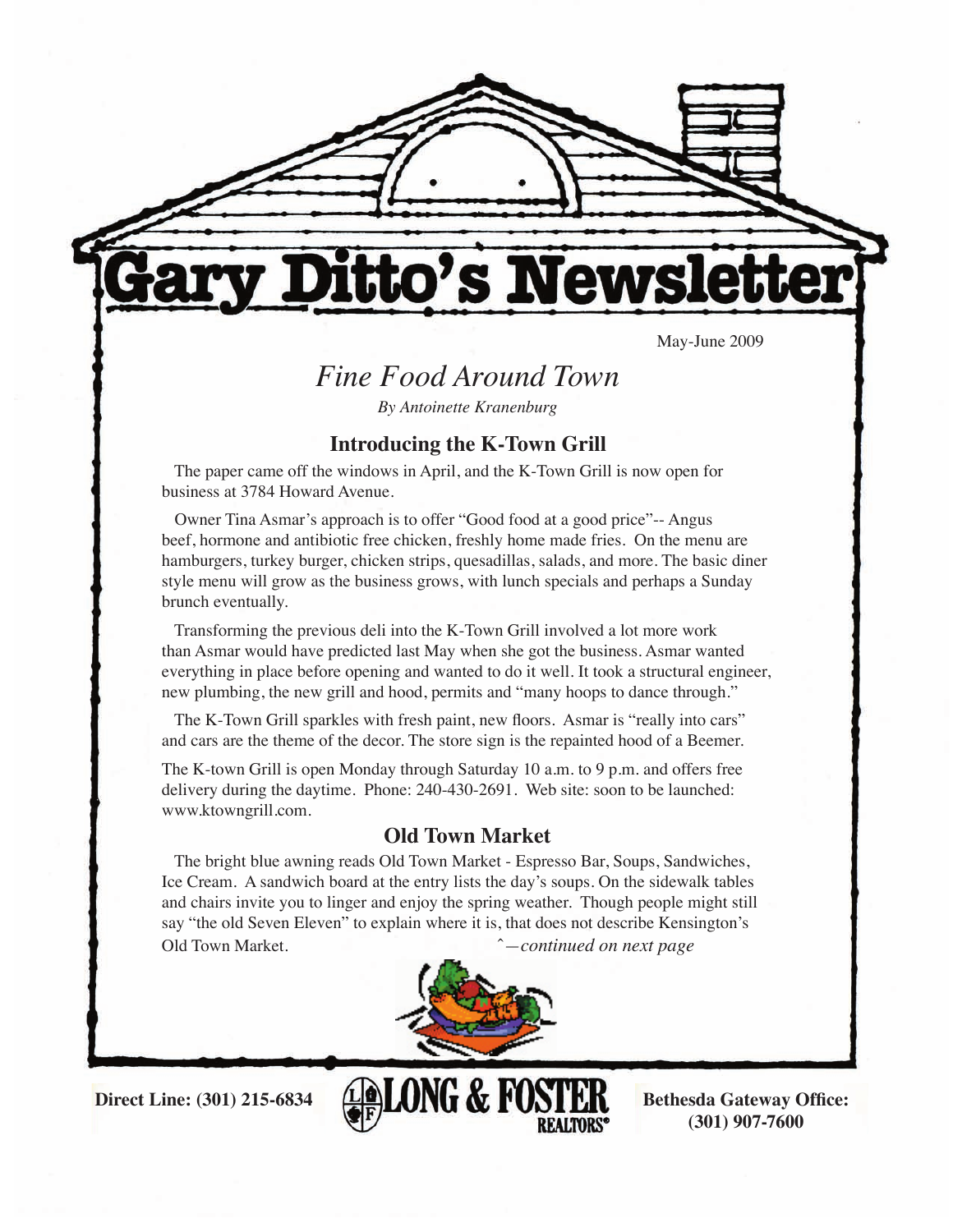#### **Fine Food Around Town-** *continued*

 Owner Suzy Cooper - formerly Suzy Maday- grew up in Parkwood where her family still lives, attended Walter Johnson High School and lives in Kensington with husband Rob and two young children. She saw a great opportunity to "make it into Kensington's own little neighborhood market."

 She decided to first focus on good food, sprung for an espresso machine, and old fashioned soft serve ice cream. The biggest hit are the great soups, all fresh, never frozen. The menu changes daily and word is getting around. When one soup runs out, it is replaced with a different flavor. Two vegetarian soup choices are always on offer.

 Baguettes and cookies are baked fresh and cupcakes are baked from scratch after her own recipe ("butter, no Crisco"). New items are are gradually being added to the repertoire, the latest: fresh H&H New York Bagels.

 The market offers a nice selection of gluten free, vegan groceries, soups and dinners. Milk comes from Kreider's Dairy, a green Lancaster County dairy. Cooper explains enthusiastically how well Kreider's cares for its dairy cows. The cows kick themselves off the milking system and then back themselves into a massaging system. The milk keeps two weeks longer than usual, because it is cooled directly from the cow.

 The market is in the process of petitioning for a beer and wine license. Micro brews and artisan cheeses are in the future and eventually a new look.

 The Old Town Market is open Monday through Friday 6:00 a.m. to 8:00 p.m., Saturday 7:00 a.m. to 8:00 p.m. and Sunday 7:00 a.m. to 7:00 p.m. 10251 Kensington Parkway, Kensington. Phone 301-942-2294

### **The General Store**

 The General Store restaurant opened in late January at 6 Post Office Road. The quaint historic building dates from the 1880's and was a general store. It sits at the corner of winding Capitol View Avenue and Old Post Office Road, at the edge of the Forest Glen and Capitol View Park neighborhoods.

 Chef Gillian Clark and partner Robin Smith owned the now-closed Colorado Kitchen in the District. At the General Store they offer a Southern menu of sandwiches, casseroles, fried chicken and more for carry-out and and sit-down service. Breakfast sandwiches are available till 11:30 a.m. Beef stew, macaroni and cheese, fish tacos, chili, curried tuna salad, and pie are some of the menu items.

 Copies of Clark's book "Out of the Frying Pan: A Chef's Memoir of Hot Kitchens, Single Motherhood and the Family Meal" were displayed on a side table.

 The place has a cheerful old time feel, with wood floors, yellow walls and blue trim. On a recent afternoon, customers were placing carry-out orders at the counter or enjoying their fried chicken with collard greens and cornbread seated in the cozy booths. Someone put a quarter in the working Nickel odeon. Vintage ads, soda pop bottle labels and concert posters decorate the walls and are fun conversation starters.

 The restaurant serves breakfast, lunch, and dinner, Tuesday through Friday from 8:00 a.m. to 9:00 p.m. and 1:30 to 10:00 p.m. on Saturday. Sunday brunch is 11: 30 a.m. to 2:30 p.m. and dinner from 5:30 to 9:00 p.m. Phone 301-562-8787.

Web site www.myspace.com/thebluebuilding

### **sub \* urban trading co.**

 sub \* urban trading co. opened last August at 10301 Kensington Parkway, Kensington, around the corner from the Old Town Market and near Johnson's. The beautiful, spacious store is open daily -- Tuesday through Friday 9:00 a.m. to 7:00 p.m., Saturday 9:00 a.m. to 6:00 p.m., Sunday and Monday 10:00 a.m. to 5:00 p.m. The phone number is 301-962-4046 and the web site is www.suburbantradingco.com.

 Under the motto "real good food,' owner Andre Cavallaro offers a wide range of organic foods including fresh fruits and vegetables, locally grown organic meats and milk, as well as organic ice cream, cheeses, fish, and poultry. A ready-to-eat section offers fresh salads. The bakery case displays freshly made pastries, cookies, cake, and breads.

 During the summer, sub \* urban sells its pastries and coffee at Kensington Farmer's Market. Cavallaro is planting his own organic vegetable garden thanks to Kensington resident Gloria Capron who donated a piece of her property. The addition of a new bistro is in the works.

### **Cafe 1894 in Old Town Kensington**

Cafe 1894, introduced in an earlier issue of this newsletter, has wonderful lunchtime choices Tuesday through Sunday, as well as delicious Saturday and Sunday breakfast, and Saturday evening dinners. Cafe 1894 also can host your private party. Located at 10417

Armory Avenue,.Cafe 1894 has an informative web site with hours, menus, reviews, directions, and more.

**www. cafe1894.com**

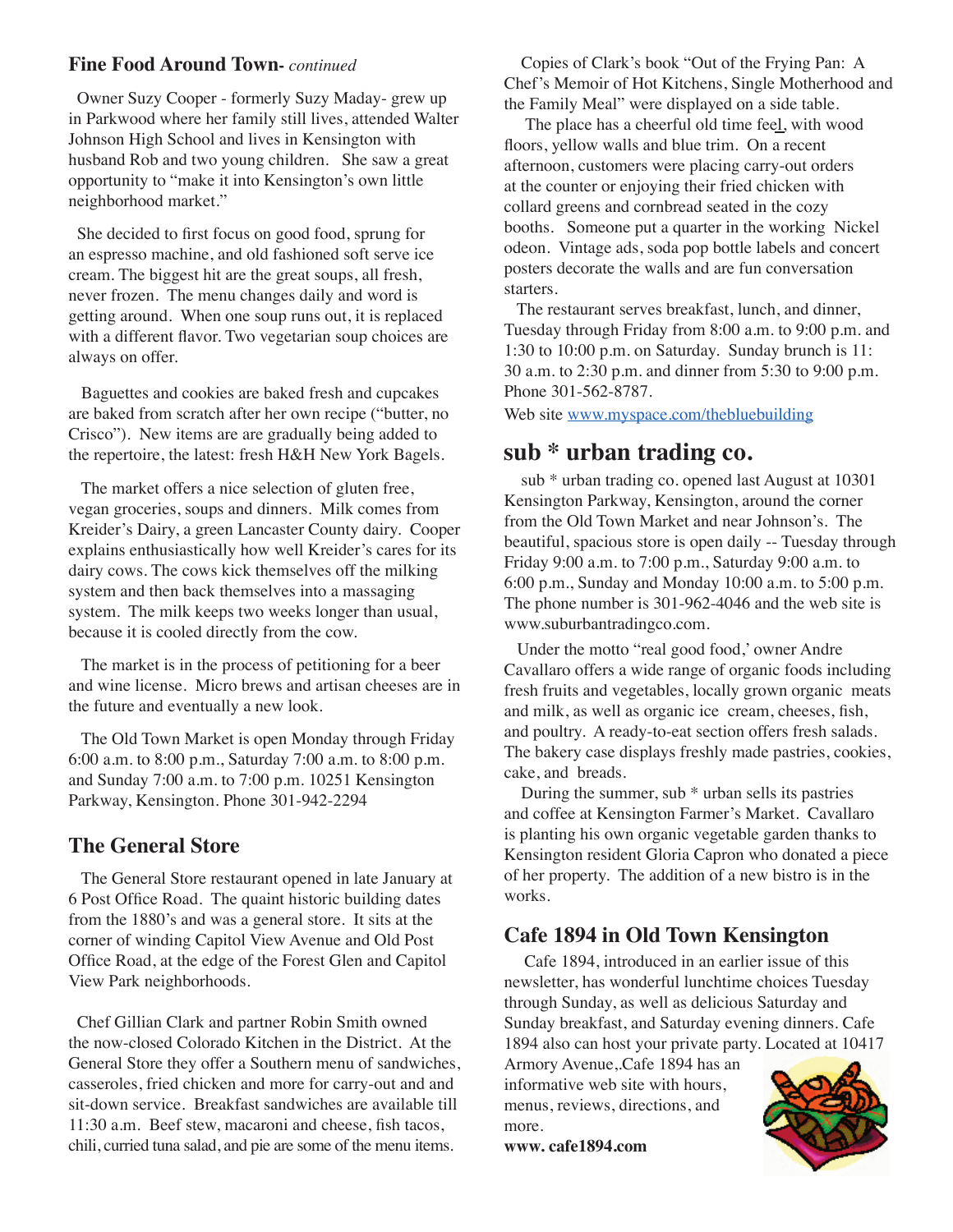## *KHCA Cookout/Picnic June 13*

Come meet your neighbors at The Kensington Heights Citizen Associations cookout and picnic at the Kensington Heights Park

Saturday June 13, 4:00 to 7:00 p.m. The cookout follows the "Adopt a Home" beautification work day earlier that day. Rain date: Sunday June 14th.



## *Pancake Breakfast*

#### *Saturday, June 6th*

St. Paul*'*s United Methodist Church will hold its monthly all-you-can-eat pancake breakfast from  $8:00 - 10:30$  a.m.. This will be the last pancake breakfast until September. Proceeds will be given to the church Library. Cost: \$5 adults, \$2 children under 12, \$15 family maximum. As a special treat, blueberry pancakes will be served in addition to the regular pancakes. Location: Heavener Hall, corner of Fawcett & Mitchell Streets, Old Town Kensington. For info call 301-933-7933.

#### Now Playing at Cedar Lane Stage: **Moliere's Tartuffe**

Performance Dates: May 21, 22, 23, 29, 30 Thur. Fri. & Sat. at 8 p.m. \* Sunday at 2 p.m. TARTUFFE is a comedy—The show is fast paced, the writing is brilliant, and Moliere's comments on his seventeenth century French society resonate across to our twenty-first century American culture. Cedar Lane Stage, c/o CLUUC, 9601 Cedar Lane, Bethesda, MD 20814 Phone: 301-949-3685. Web site: www.cedarlanestage.org.



# *Spotlight on Yardbuilders, LLC*

 **Yardbuilders LLC** is a full service landscaping company that offers the full range of landscape design, building and maintenance, from stonework to tree removal

and lawn weed control. John Keegan launched Yardbuilders LLC three years ago after many years managing a prominent design/build firm. With his wife Dinora he provides meticulous, sophisticated, and doting care to their customer's landscapes. "You will find us honest, efficient, and communicative as we shepherd your dreams to fruition." John Keegan phone: 301-933-1891, cell: 301-366-5363, email: Keegan4@verizon.net.

*Gary Ditto's Newsletter welcomes ideas and news items from community members. The writers and editors are from Kensington Communications. Antoinette Kranenburg helped with this issue.* 

#### Welcome! **JAMES DAVID SHANAHAN JEFFREYS** Born May 8, 2009 9 pounds 6 ounces *Congratulations to the proud parents!*

## **Artful Garden Party, Saturday June 6**

The Kensington Historical Society invites you to its Artful Garden Party - June 6th (Rain date June 7). Come and share house histories and meet neighbors, new and old! The Montgomery Arts Association (sponsors of the Labor Day Paint the Town Art Show) will have local artists exhibiting artwork with a Kensington theme. The artists may be willing to part with some of their work, so bring your checkbooks. (Local artists can participate through the Montgomery Arts Association (VSurlesGraphics@comcast.net) Details at www.kensingtonhistory.org.

*Events at the Kensington Park Library*, 4201 Knowles Ave, Kensington, MD 20895. Phone 240-773-9515

**Teddy Bear Picnic,** Saturday, June 6, 2009, 11:00 a.m. Have fun at our annual teddy bear picnic. The Library provide the stories, punch, films, and cookies. You provide a blanket, bag lunch and teddy bear. Ages 3 up.



#### **Summer Reading Kickoff with Magician Mike Rose**

Saturday, June 20, 2009, 2:00 p.m. Kensington Park Library

*"Creative Magic & Stuff"* kicks off the *"Be Creative@Your Library"* Summer Reading program. Amazing magician Mike Rose presents an interactive program featuring comedy, magic, stunts, and sleight of hand. For all ages.

## *Need a reference for an electrician, plumber, yard person, or any home maintenance job?*

If so, please call me. I have a list of contractors that I have worked with over the years and I also have access to a vendor group established by Long & Foster Realtors.

 *— Gary H. Ditto*

## *New E-Mail Updates from Gary Ditto*—

Sign up for either or both of these updates:

- Our Monthly Sold Reports for 20895, sent via e-mail
- Our weekly "Open House" e-mail
- You choose what to sign up for and you can always
- unsubscribe. Sign up on our home page **www.garyditto.com**.

For dates and news of more events, be sure to visit the *Community Activities Calendar* on the web site:

 **www.garyditto.com**